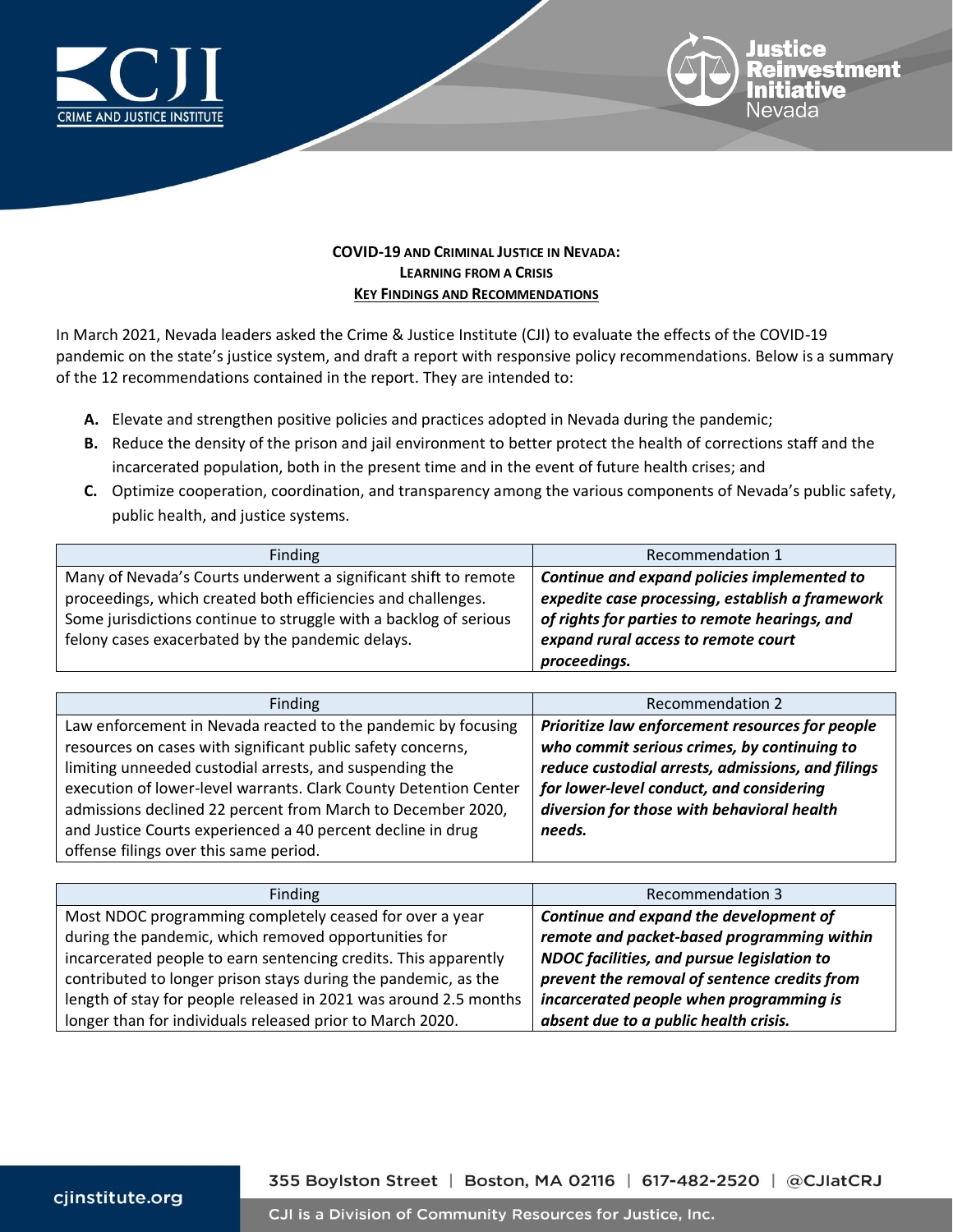

| Finding                                                            | Recommendation 4                                 |
|--------------------------------------------------------------------|--------------------------------------------------|
| The Department of Parole and Probation transitioned to a more      | NPP should continue its shift toward a more      |
| remote supervision model and focused interventions and             | remote supervision model, continue reserving     |
| sanctions on individuals who posed significant public safety risk. | punitive interventions for individuals who pose  |
| Partly reflecting NPP's shifted focus, violation hearings held by  | risk to public safety, and continue employing    |
| the Parole Board decreased since April 2020. Of the violation      | graduated sanctions and supportive services for  |
| hearings held since then, a higher share were violations for more  | lesser conduct, including substance use relapse. |
| serious offenses (e.g., violent versus drug).                      |                                                  |

| Finding                                                             | <b>Recommendation 5</b>                         |
|---------------------------------------------------------------------|-------------------------------------------------|
| Data indicate a significant increase in the incidence of behavioral | Strengthen remote care via an expansion of      |
| health issues since the pandemic began, both in the community       | broadband capacity in rural areas to strengthen |
| and in custodial settings. Interviews with stakeholders across the  | remote access, and legislation ensuring that    |
| state cited access to remote telehealth services as a critical tool | <b>Medicaid covers virtual services.</b>        |
| for providing behavioral health services.                           |                                                 |

| Finding                                                           | Recommendation 6                                 |
|-------------------------------------------------------------------|--------------------------------------------------|
| Releases from jail and prison declined during the pandemic, due   | Expand statutory release mechanisms available    |
| to factors including the removal of sentencing credits, a reduced | to the NDOC, for use both generally and in the   |
| capacity to hold parole hearings, and the general absence of      | event of future health crises, by increasing     |
| policies designed to safely increase releases. Average monthly    | eligibility for safe release to residential      |
| releases from NDOC declined 19 percent since March 2020, and      | confinement, medical release, geriatric release, |
| have yet to return to pre-pandemic release patterns.              | and temporary furlough.                          |

| Finding                                                             | Recommendation 7                                  |
|---------------------------------------------------------------------|---------------------------------------------------|
| In contrast to many other states, as the threat of COVID-19         | When public health crises jeopardize the health   |
| became clear, Nevada did not pursue policies to reduce prison       | and safety of corrections staff and incarcerated  |
| population density by releasing lower level individuals or those at | individuals, the state should pursue executive or |
| higher risk of serious illness or death. States who did take such   | administrative orders to safely reduce prison     |
| measures have published preliminary data indicating no adverse      | and jail density.                                 |
| public safety consequences.                                         |                                                   |

| Finding                                                          | <b>Recommendation 8</b>                            |
|------------------------------------------------------------------|----------------------------------------------------|
| Nevada's Parole Board grant rates remained relatively consistent | <b>Expand the Parole Board's ability to safely</b> |
| during the pandemic, at around two-thirds of actionable hearings | release incarcerated people - both generally and   |
| being granted parole; however, a smaller overall number          | in the event of future public health crises $-$ by |
| actionable hearings have been held since March 2020, with many   | adding emergency and public health factors to      |
| cases receiving a "no action" designation due to the pandemic    | parole consideration and requiring expedited       |
| and fewer inmates being marked as eligible for parole by the     | hearings in the event of a no-action hearing that  |
| NDOC.                                                            | is not attributable to the incarcerated person.    |

| Finding                                                                                                                                                                                                                                                          | Recommendation 9                                                                                                                                                                                       |
|------------------------------------------------------------------------------------------------------------------------------------------------------------------------------------------------------------------------------------------------------------------|--------------------------------------------------------------------------------------------------------------------------------------------------------------------------------------------------------|
| NDOC's "firewall strategy" in responding to the pandemic<br>resulted in significant, and in some cases avoidable, declines in<br>prison conditions. Severe staffing shortages at both the NDOC<br>and NPP had an adverse impact on preparing incarcerated people | Ensure NDOC's policies and practices during a<br>crisis uphold its mission of protecting the safety<br>and wellbeing of people in custody by increasing<br>the number of health professionals and NDOC |
| for release.                                                                                                                                                                                                                                                     | case workers in facilities, prioritizing and<br>facilitating more remote visitation capacity, and<br>waiving unneeded fees.                                                                            |